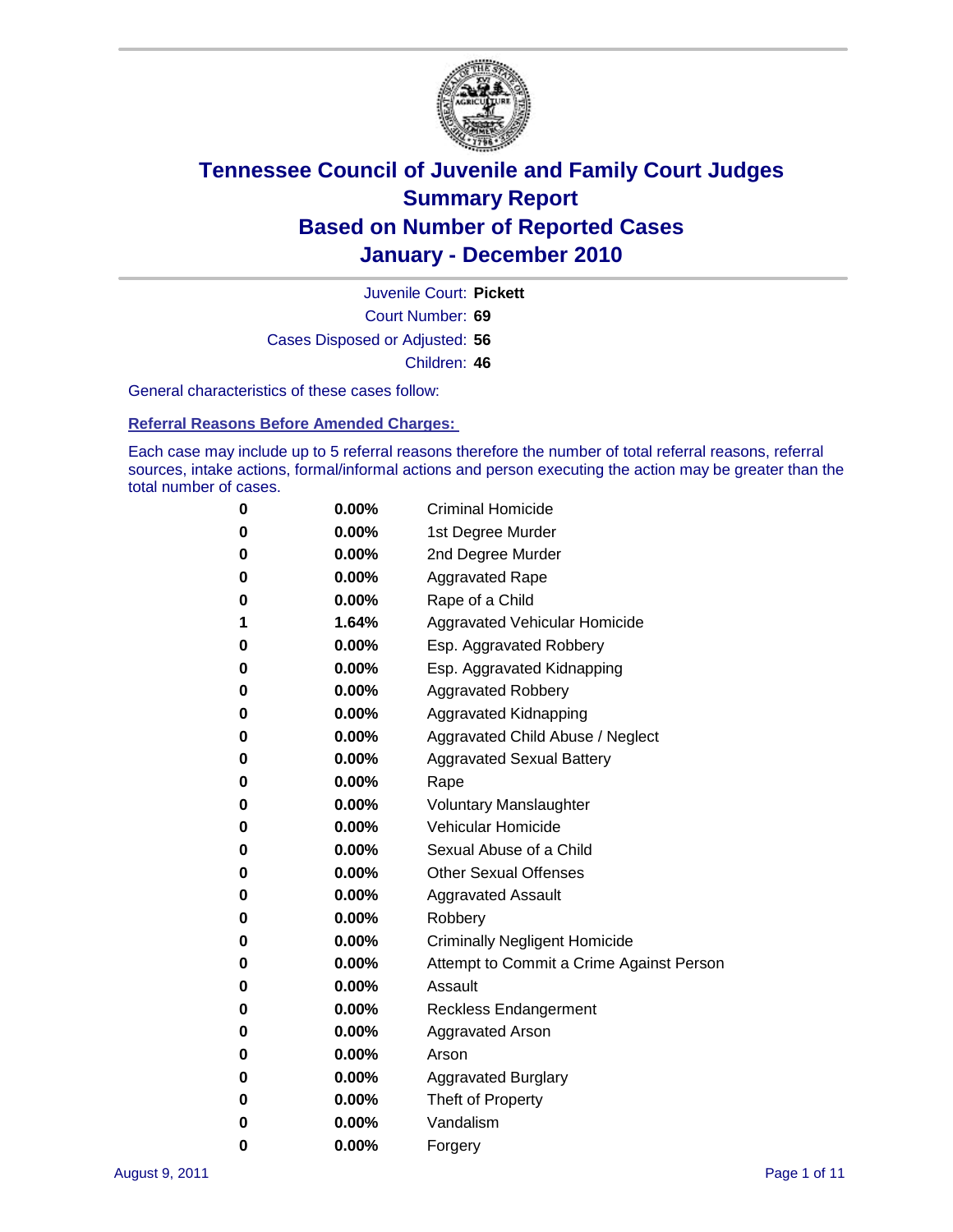

Court Number: **69** Juvenile Court: **Pickett** Cases Disposed or Adjusted: **56** Children: **46**

#### **Referral Reasons Before Amended Charges:**

Each case may include up to 5 referral reasons therefore the number of total referral reasons, referral sources, intake actions, formal/informal actions and person executing the action may be greater than the total number of cases.

| $\boldsymbol{0}$ | 0.00% | <b>Worthless Checks</b>                                     |
|------------------|-------|-------------------------------------------------------------|
| 0                | 0.00% | Illegal Possession / Fraudulent Use of Credit / Debit Cards |
| 0                | 0.00% | <b>Burglary</b>                                             |
| 0                | 0.00% | Unauthorized Use of a Vehicle                               |
| 0                | 0.00% | <b>Cruelty to Animals</b>                                   |
| 0                | 0.00% | Sale of Controlled Substances                               |
| 0                | 0.00% | <b>Other Drug Offenses</b>                                  |
| 4                | 6.56% | Possession of Controlled Substances                         |
| 0                | 0.00% | <b>Criminal Attempt</b>                                     |
| 0                | 0.00% | Carrying Weapons on School Property                         |
| 0                | 0.00% | Unlawful Carrying / Possession of a Weapon                  |
| 1                | 1.64% | <b>Evading Arrest</b>                                       |
| 0                | 0.00% | Escape                                                      |
| 0                | 0.00% | Driving Under Influence (DUI)                               |
| 0                | 0.00% | Possession / Consumption of Alcohol                         |
| 0                | 0.00% | Resisting Stop, Frisk, Halt, Arrest or Search               |
| 0                | 0.00% | <b>Aggravated Criminal Trespass</b>                         |
| 0                | 0.00% | Harassment                                                  |
| 0                | 0.00% | Failure to Appear                                           |
| 0                | 0.00% | Filing a False Police Report                                |
| 0                | 0.00% | Criminal Impersonation                                      |
| 0                | 0.00% | <b>Disorderly Conduct</b>                                   |
| 0                | 0.00% | <b>Criminal Trespass</b>                                    |
| 0                | 0.00% | <b>Public Intoxication</b>                                  |
| 0                | 0.00% | Gambling                                                    |
| 6                | 9.84% | Traffic                                                     |
| 0                | 0.00% | <b>Local Ordinances</b>                                     |
| 0                | 0.00% | Violation of Wildlife Regulations                           |
| 0                | 0.00% | Contempt of Court                                           |
| 1                | 1.64% | Violation of Probation                                      |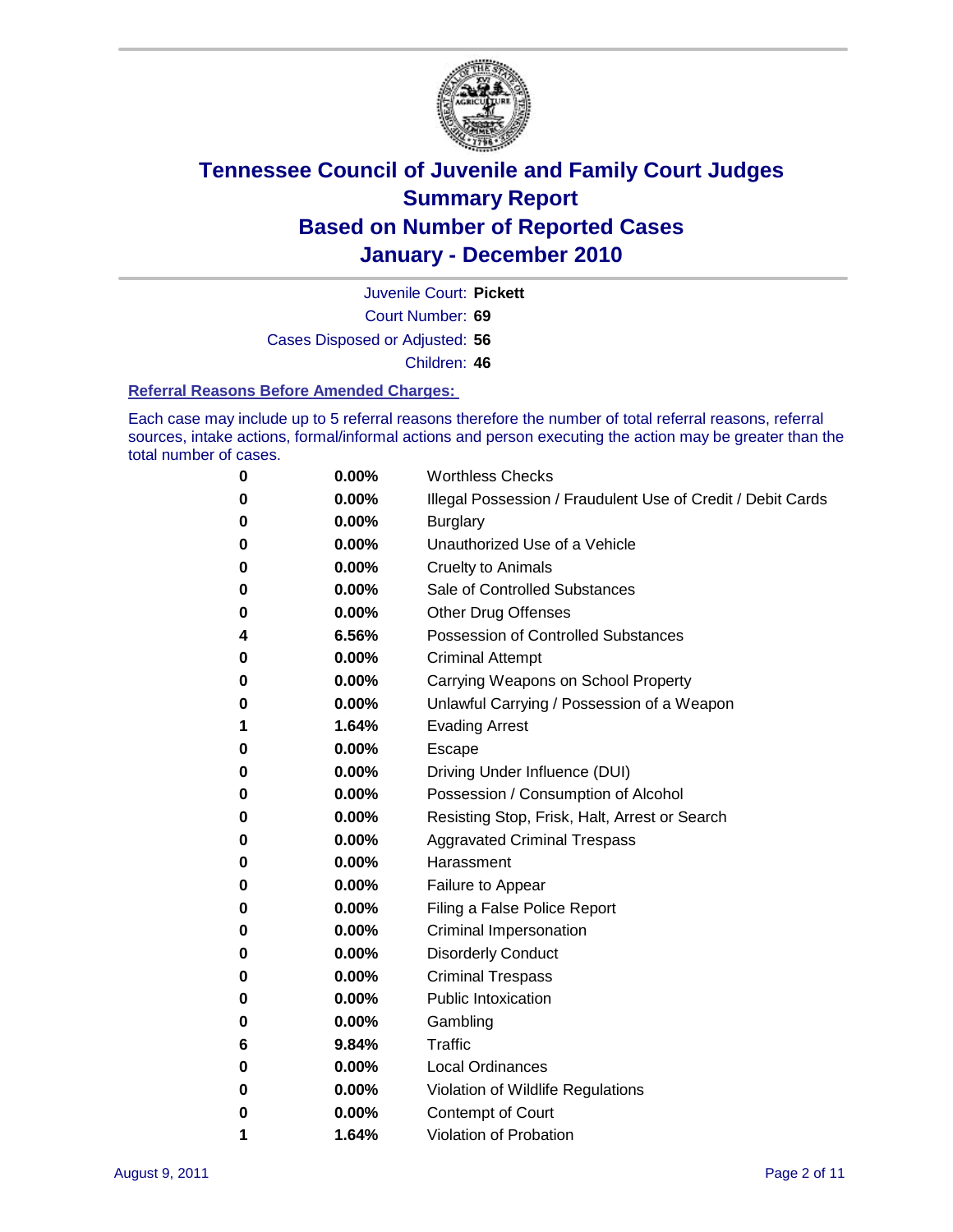

Court Number: **69** Juvenile Court: **Pickett** Cases Disposed or Adjusted: **56** Children: **46**

#### **Referral Reasons Before Amended Charges:**

Each case may include up to 5 referral reasons therefore the number of total referral reasons, referral sources, intake actions, formal/informal actions and person executing the action may be greater than the total number of cases.

| 61 | 100.00% | <b>Total Referrals</b>                 |
|----|---------|----------------------------------------|
| 0  | 0.00%   | Other                                  |
| 0  | 0.00%   | <b>Consent to Marry</b>                |
| 0  | 0.00%   | <b>Request for Medical Treatment</b>   |
| 1  | 1.64%   | <b>Child Support</b>                   |
| 4  | 6.56%   | Paternity / Legitimation               |
| 4  | 6.56%   | Visitation                             |
| 5  | 8.20%   | Custody                                |
| 0  | 0.00%   | <b>Foster Care Review</b>              |
| 0  | 0.00%   | <b>Administrative Review</b>           |
| 2  | 3.28%   | <b>Judicial Review</b>                 |
| 0  | 0.00%   | Violation of Informal Adjustment       |
| 0  | 0.00%   | <b>Violation of Pretrial Diversion</b> |
| 1  | 1.64%   | <b>Termination of Parental Rights</b>  |
| 11 | 18.03%  | Dependency / Neglect                   |
| 0  | 0.00%   | <b>Physically Abused Child</b>         |
| 0  | 0.00%   | <b>Sexually Abused Child</b>           |
| 0  | 0.00%   | Violation of Curfew                    |
| 0  | 0.00%   | Violation of a Valid Court Order       |
| 6  | 9.84%   | Possession of Tobacco Products         |
| 0  | 0.00%   | Out-of-State Runaway                   |
| 0  | 0.00%   | In-State Runaway                       |
| 9  | 14.75%  | Truancy                                |
| 5  | 8.20%   | Unruly Behavior                        |
| 0  | 0.00%   | Violation of Aftercare                 |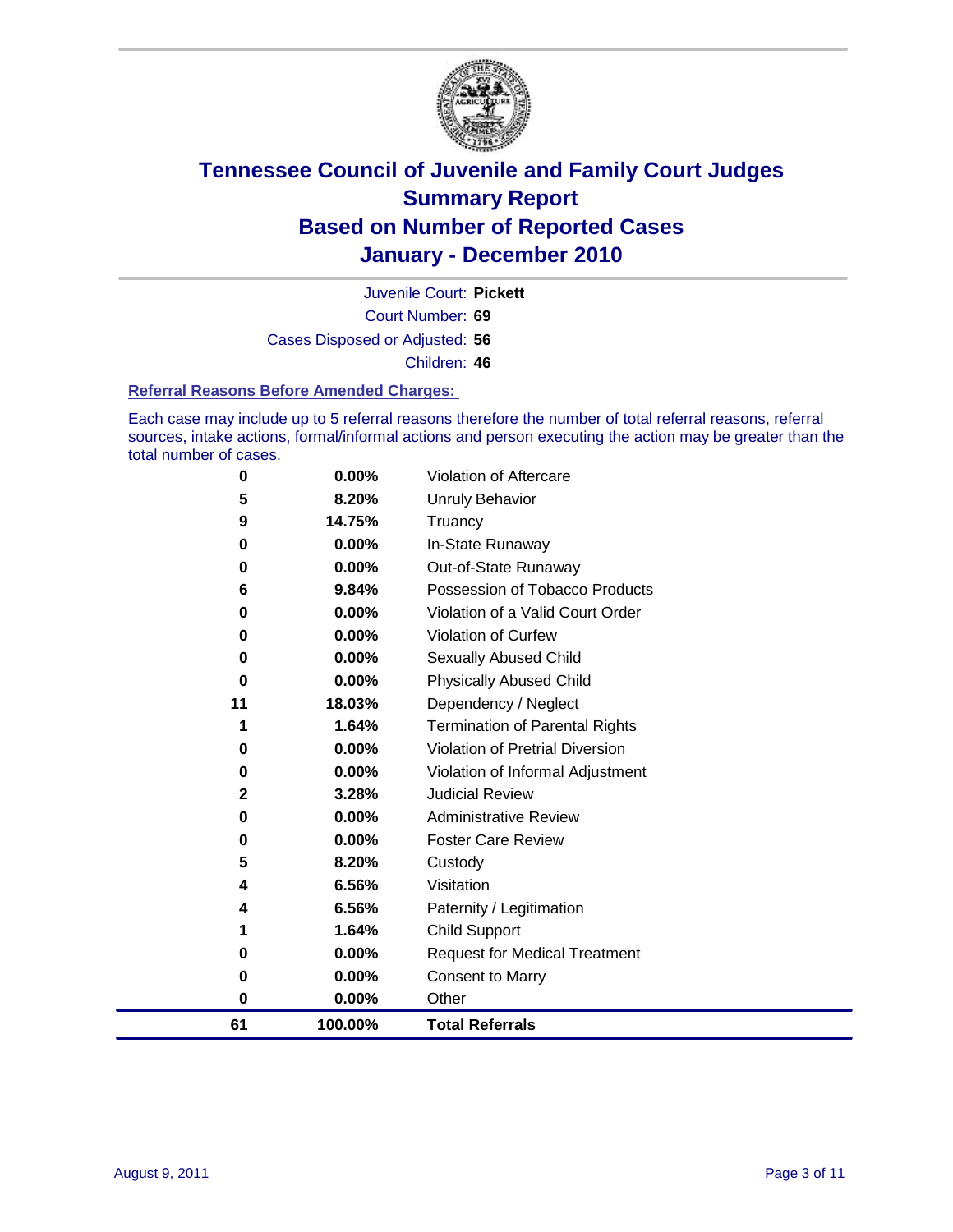

|                                |                  | Juvenile Court: Pickett           |  |  |  |
|--------------------------------|------------------|-----------------------------------|--|--|--|
|                                | Court Number: 69 |                                   |  |  |  |
| Cases Disposed or Adjusted: 56 |                  |                                   |  |  |  |
|                                | Children: 46     |                                   |  |  |  |
| <b>Referral Sources: 1</b>     |                  |                                   |  |  |  |
| 9                              | 14.75%           | Law Enforcement                   |  |  |  |
| 10                             | 16.39%           | Parents                           |  |  |  |
| 4                              | 6.56%            | <b>Relatives</b>                  |  |  |  |
| 0                              | 0.00%            | Self                              |  |  |  |
| 16                             | 26.23%           | School                            |  |  |  |
| 0                              | 0.00%            | <b>CSA</b>                        |  |  |  |
| 18                             | 29.51%           | <b>DCS</b>                        |  |  |  |
| $\mathbf{2}$                   | 3.28%            | <b>Other State Department</b>     |  |  |  |
| 1                              | 1.64%            | <b>District Attorney's Office</b> |  |  |  |
| $\bf{0}$                       | 0.00%            | <b>Court Staff</b>                |  |  |  |
| 0                              | 0.00%            | Social Agency                     |  |  |  |
| 1                              | 1.64%            | <b>Other Court</b>                |  |  |  |
| 0                              | 0.00%            | Victim                            |  |  |  |
| 0                              | 0.00%            | Child & Parent                    |  |  |  |
| 0                              | 0.00%            | Hospital                          |  |  |  |
| 0                              | 0.00%            | Unknown                           |  |  |  |
| $\bf{0}$                       | 0.00%            | Other                             |  |  |  |
| 61                             | 100.00%          | <b>Total Referral Sources</b>     |  |  |  |

### **Age of Child at Referral: 2**

| 46               | 100.00% | <b>Total Child Count</b> |
|------------------|---------|--------------------------|
| 0                | 0.00%   | Unknown                  |
| 0                | 0.00%   | Ages 19 and Over         |
| $\boldsymbol{4}$ | 8.70%   | Ages 17 through 18       |
| 11               | 23.91%  | Ages 15 through 16       |
| 6                | 13.04%  | Ages 13 through 14       |
| 3                | 6.52%   | Ages 11 through 12       |
| 22               | 47.83%  | Ages 10 and Under        |
|                  |         |                          |

<sup>1</sup> If different than number of Referral Reasons (61), verify accuracy of your court's data.

<sup>2</sup> One child could be counted in multiple categories, verify accuracy of your court's data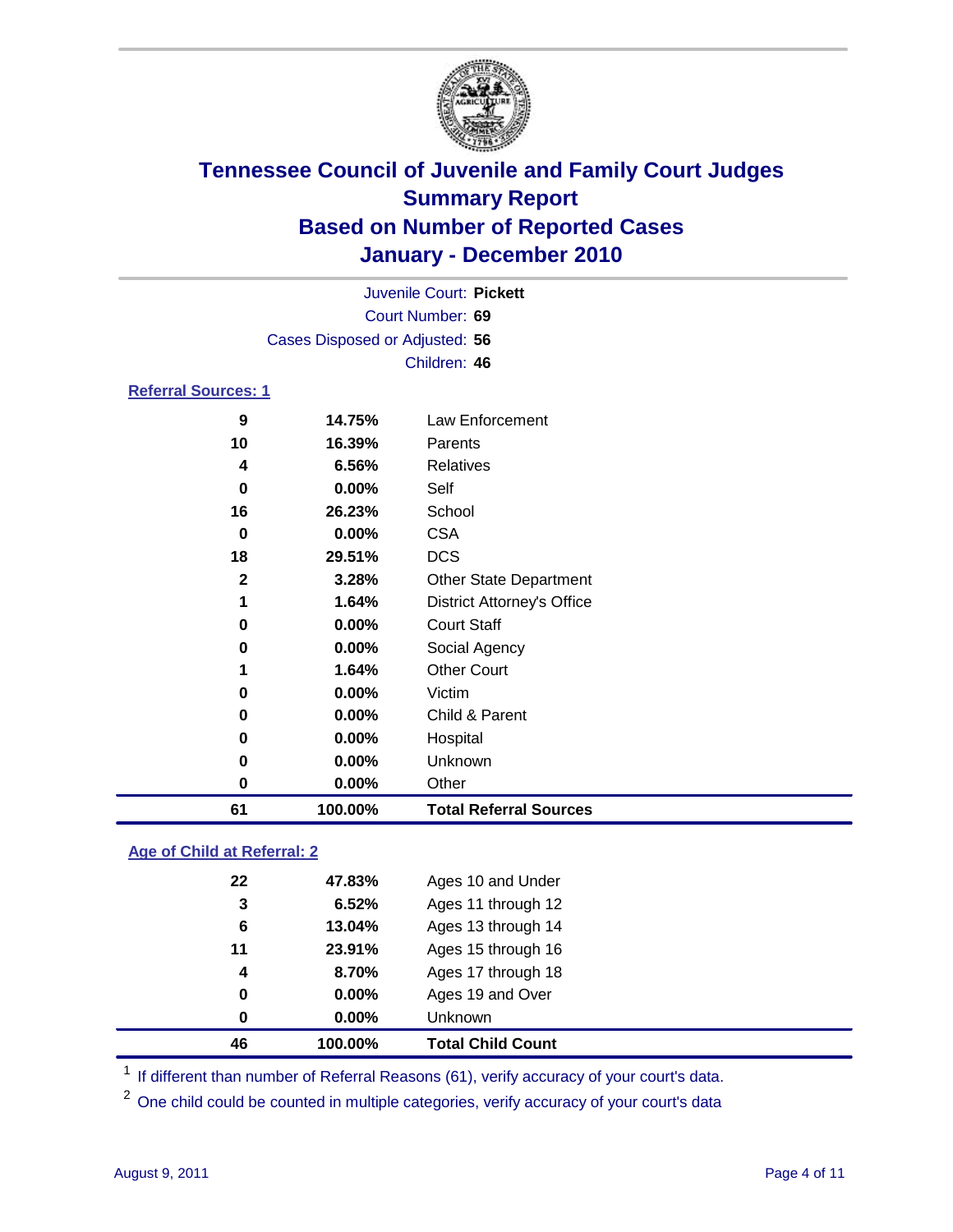

| Juvenile Court: Pickett                 |                                |                          |  |  |
|-----------------------------------------|--------------------------------|--------------------------|--|--|
|                                         | Court Number: 69               |                          |  |  |
|                                         | Cases Disposed or Adjusted: 56 |                          |  |  |
|                                         |                                | Children: 46             |  |  |
| Sex of Child: 1                         |                                |                          |  |  |
| 28                                      | 60.87%                         | Male                     |  |  |
| 18                                      | 39.13%                         | Female                   |  |  |
| $\mathbf 0$                             | 0.00%                          | Unknown                  |  |  |
| 46                                      | 100.00%                        | <b>Total Child Count</b> |  |  |
| Race of Child: 1                        |                                |                          |  |  |
| 42                                      | 91.30%                         | White                    |  |  |
| $\mathbf 0$                             | 0.00%                          | African American         |  |  |
| 0                                       | 0.00%                          | Native American          |  |  |
| 0                                       | 0.00%                          | Asian                    |  |  |
| 4                                       | 8.70%                          | Mixed                    |  |  |
| $\mathbf 0$                             | 0.00%                          | Unknown                  |  |  |
| 46                                      | 100.00%                        | <b>Total Child Count</b> |  |  |
| <b>Hispanic Origin: 1</b>               |                                |                          |  |  |
| 4                                       | 8.70%                          | Yes                      |  |  |
| 42                                      | 91.30%                         | No                       |  |  |
| $\mathbf 0$                             | 0.00%                          | Unknown                  |  |  |
| 46                                      | 100.00%                        | <b>Total Child Count</b> |  |  |
| <b>School Enrollment of Children: 1</b> |                                |                          |  |  |
|                                         |                                |                          |  |  |
| 28                                      | 60.87%                         | Yes                      |  |  |
| 18                                      | 39.13%                         | No                       |  |  |
| $\mathbf 0$                             | 0.00%                          | Unknown                  |  |  |
| 46                                      | 100.00%                        | <b>Total Child Count</b> |  |  |

One child could be counted in multiple categories, verify accuracy of your court's data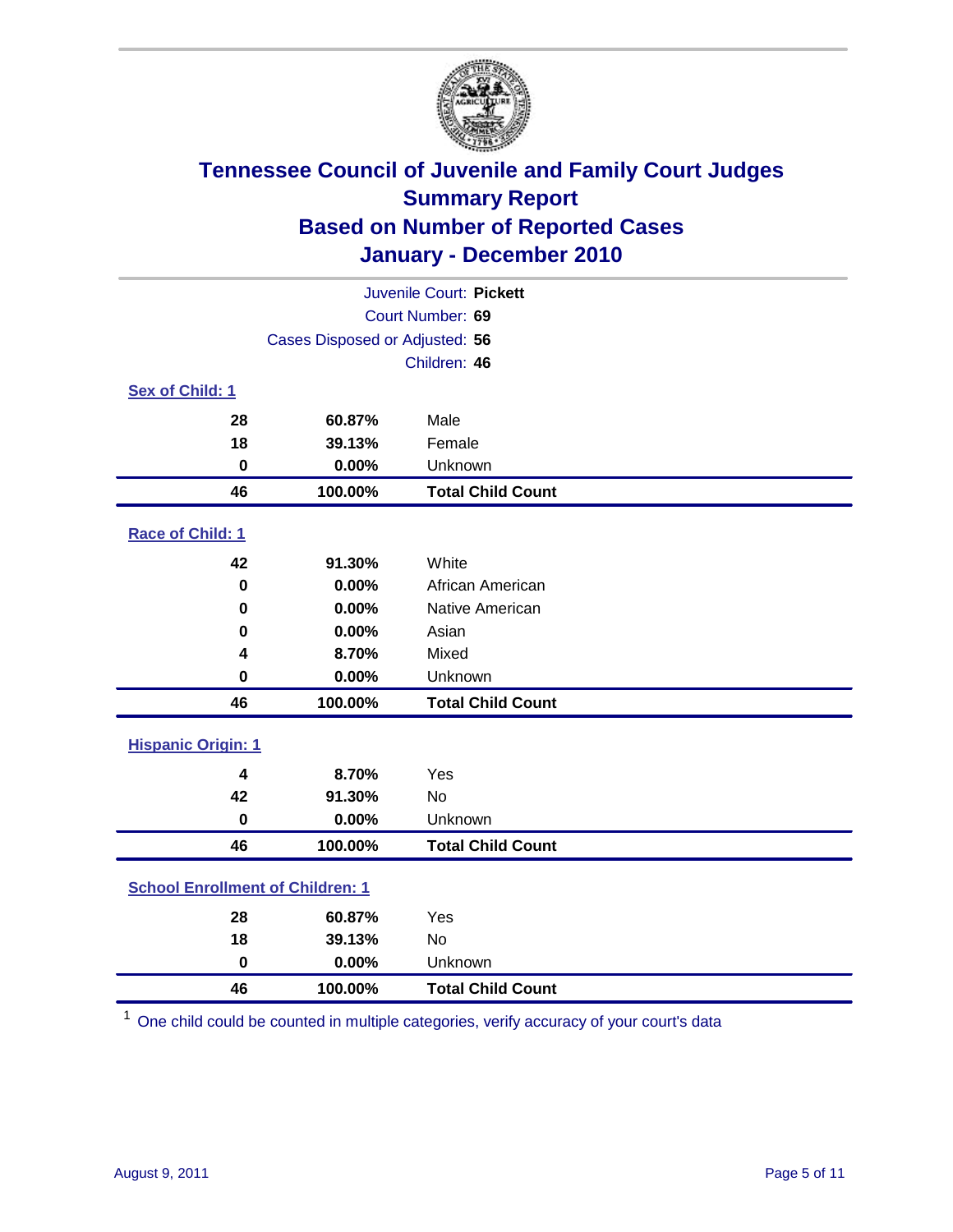

Court Number: **69** Juvenile Court: **Pickett** Cases Disposed or Adjusted: **56** Children: **46**

### **Living Arrangement of Child at Time of Referral: 1**

| 46 | 100.00%  | <b>Total Child Count</b>     |
|----|----------|------------------------------|
| 0  | 0.00%    | Other                        |
| 0  | $0.00\%$ | Unknown                      |
| 0  | $0.00\%$ | Independent                  |
| 0  | $0.00\%$ | In an Institution            |
| 0  | $0.00\%$ | In a Residential Center      |
| 0  | 0.00%    | In a Group Home              |
| 1  | 2.17%    | With Foster Family           |
| 1  | 2.17%    | With Adoptive Parents        |
| 10 | 21.74%   | <b>With Relatives</b>        |
| 5  | 10.87%   | With Father                  |
| 18 | 39.13%   | With Mother                  |
| 0  | 0.00%    | With Mother and Stepfather   |
| 1  | 2.17%    | With Father and Stepmother   |
| 10 | 21.74%   | With Both Biological Parents |
|    |          |                              |

#### **Type of Detention: 2**

| 56 | 100.00%  | <b>Total Detention Count</b> |  |
|----|----------|------------------------------|--|
| 0  | $0.00\%$ | Other                        |  |
| 55 | 98.21%   | Does Not Apply               |  |
| 0  | $0.00\%$ | <b>Unknown</b>               |  |
| 0  | 0.00%    | <b>Psychiatric Hospital</b>  |  |
| 0  | 0.00%    | Jail - No Separation         |  |
| 0  | $0.00\%$ | Jail - Partial Separation    |  |
| 0  | $0.00\%$ | Jail - Complete Separation   |  |
| 1  | 1.79%    | Juvenile Detention Facility  |  |
| 0  | $0.00\%$ | Non-Secure Placement         |  |
|    |          |                              |  |

<sup>1</sup> One child could be counted in multiple categories, verify accuracy of your court's data

<sup>2</sup> If different than number of Cases (56) verify accuracy of your court's data.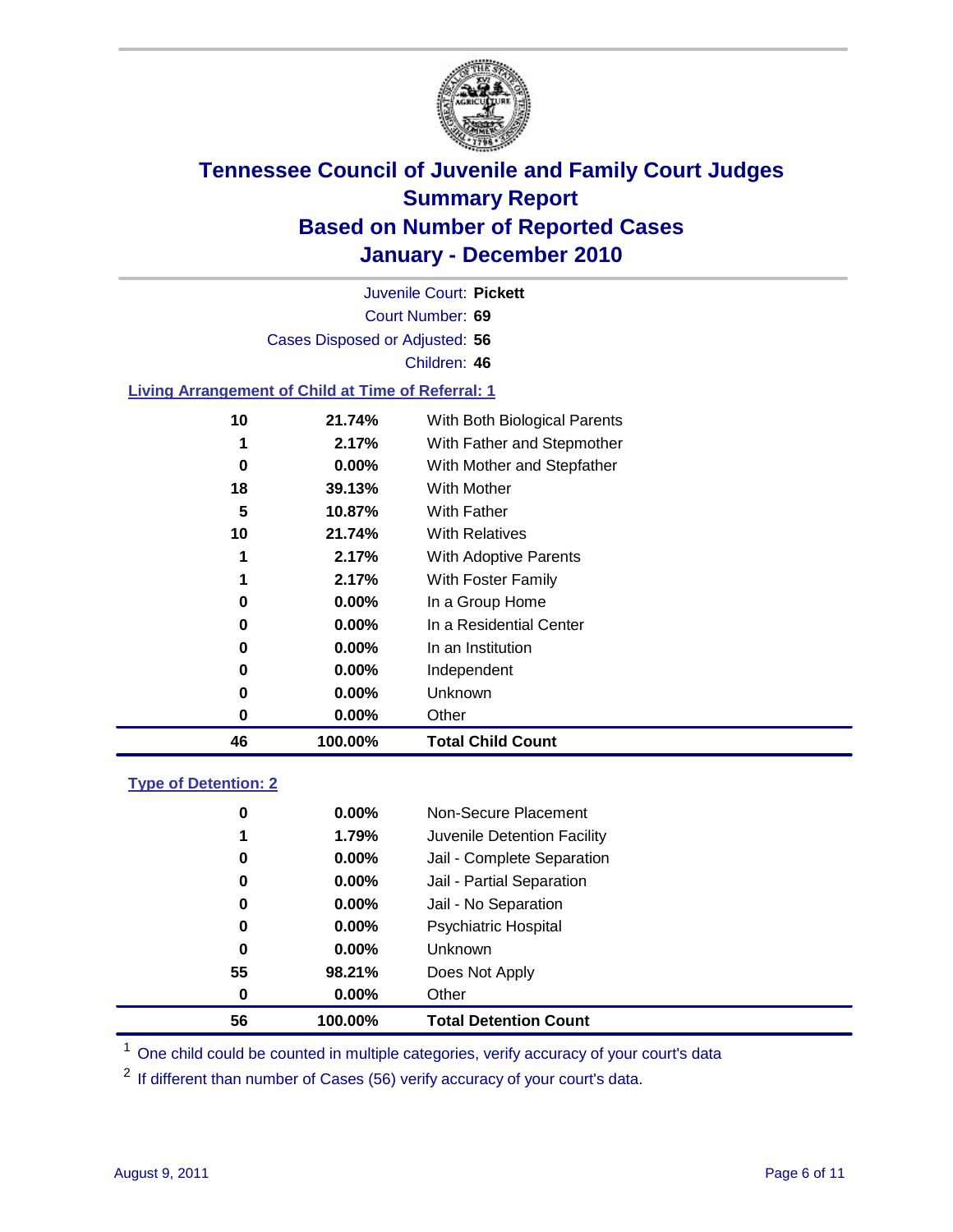

|                                                    | Juvenile Court: Pickett        |                                      |  |  |  |
|----------------------------------------------------|--------------------------------|--------------------------------------|--|--|--|
|                                                    | Court Number: 69               |                                      |  |  |  |
|                                                    | Cases Disposed or Adjusted: 56 |                                      |  |  |  |
|                                                    |                                | Children: 46                         |  |  |  |
| <b>Placement After Secure Detention Hearing: 1</b> |                                |                                      |  |  |  |
| $\mathbf 0$                                        | 0.00%                          | Returned to Prior Living Arrangement |  |  |  |
| $\bf{0}$                                           | 0.00%                          | Juvenile Detention Facility          |  |  |  |
| 0                                                  | 0.00%                          | Jail                                 |  |  |  |
|                                                    | 1.79%                          | Shelter / Group Home                 |  |  |  |
| $\bf{0}$                                           | 0.00%                          | <b>Foster Family Home</b>            |  |  |  |
| $\bf{0}$                                           | 0.00%                          | Psychiatric Hospital                 |  |  |  |
| 0                                                  | 0.00%                          | <b>Unknown</b>                       |  |  |  |
| 55                                                 | 98.21%                         | Does Not Apply                       |  |  |  |
| $\mathbf 0$                                        | 0.00%                          | Other                                |  |  |  |
| 56                                                 | 100.00%                        | <b>Total Placement Count</b>         |  |  |  |
|                                                    |                                |                                      |  |  |  |
| <b>Intake Actions: 2</b>                           |                                |                                      |  |  |  |
| 22                                                 | 36.07%                         | <b>Petition Filed</b>                |  |  |  |
| 30                                                 | 49.18%                         | <b>Motion Filed</b>                  |  |  |  |
| 9                                                  | 14.75%                         | <b>Citation Processed</b>            |  |  |  |
| $\bf{0}$                                           | $0.00\%$                       | Notification of Paternity Processed  |  |  |  |
| $\bf{0}$                                           | 0.00%                          | Scheduling of Judicial Review        |  |  |  |
| 0                                                  | 0.00%                          | Scheduling of Administrative Review  |  |  |  |
| 0                                                  | 0.00%                          | Scheduling of Foster Care Review     |  |  |  |
| $\bf{0}$                                           | 0.00%                          | Unknown                              |  |  |  |
| 0                                                  | 0.00%                          | Does Not Apply                       |  |  |  |
| 0                                                  | 0.00%                          | Other                                |  |  |  |
| 61                                                 | 100.00%                        | <b>Total Intake Count</b>            |  |  |  |

<sup>1</sup> If different than number of Cases (56) verify accuracy of your court's data.

<sup>2</sup> If different than number of Referral Reasons (61), verify accuracy of your court's data.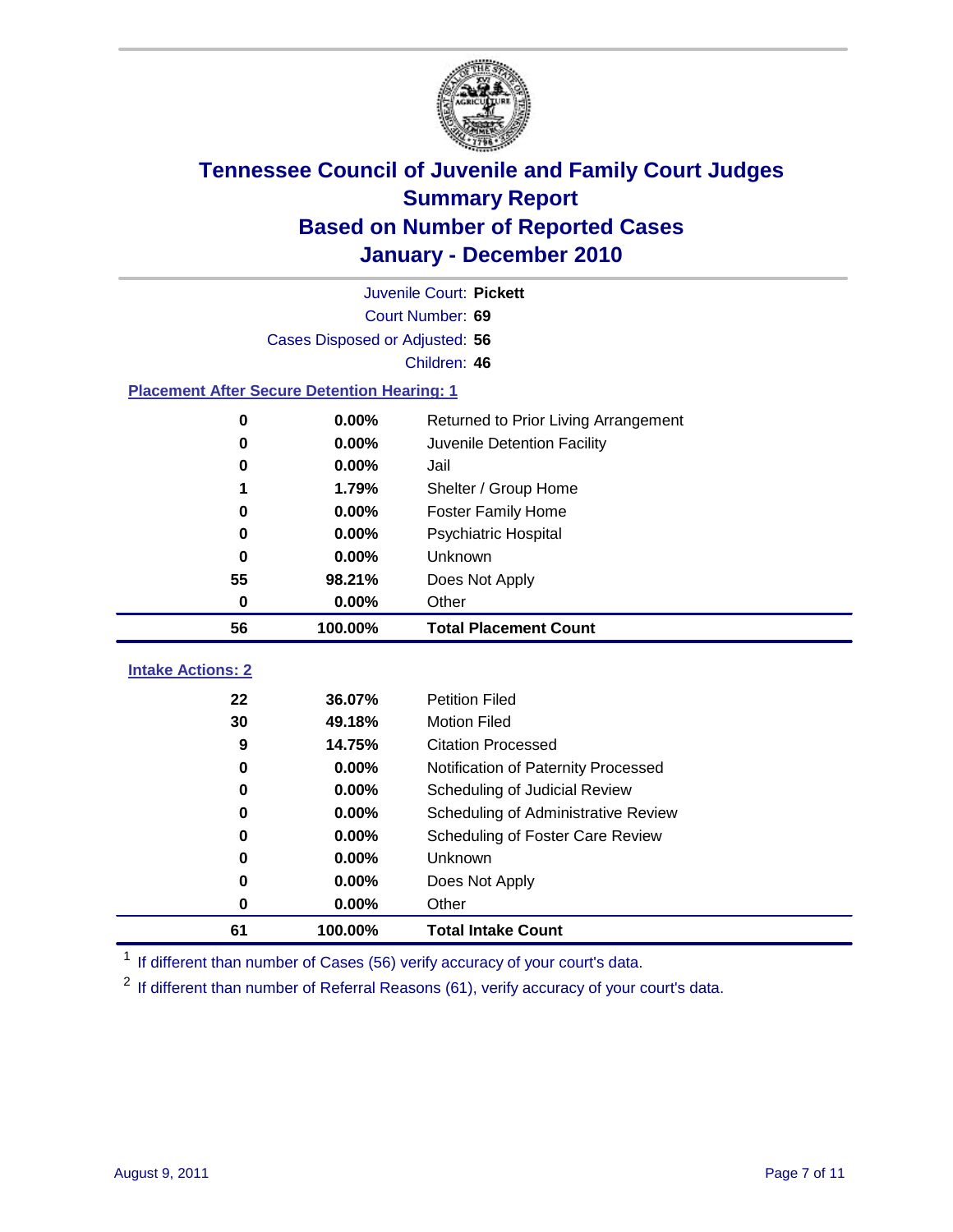

Court Number: **69** Juvenile Court: **Pickett** Cases Disposed or Adjusted: **56** Children: **46**

### **Last Grade Completed by Child: 1**

| 16                      | 34.78%  | Too Young for School     |
|-------------------------|---------|--------------------------|
| $\overline{\mathbf{2}}$ | 4.35%   | Preschool                |
| 1                       | 2.17%   | Kindergarten             |
| $\pmb{0}$               | 0.00%   | 1st Grade                |
| 1                       | 2.17%   | 2nd Grade                |
| 1                       | 2.17%   | 3rd Grade                |
| $\mathbf 2$             | 4.35%   | 4th Grade                |
| 1                       | 2.17%   | 5th Grade                |
| 2                       | 4.35%   | 6th Grade                |
| 2                       | 4.35%   | 7th Grade                |
| 5                       | 10.87%  | 8th Grade                |
| 4                       | 8.70%   | 9th Grade                |
| 7                       | 15.22%  | 10th Grade               |
| $\mathbf 2$             | 4.35%   | 11th Grade               |
| 0                       | 0.00%   | 12th Grade               |
| 0                       | 0.00%   | Non-Graded Special Ed    |
| 0                       | 0.00%   | <b>GED</b>               |
| 0                       | 0.00%   | Graduated                |
| 0                       | 0.00%   | Never Attended School    |
| 0                       | 0.00%   | Unknown                  |
| $\pmb{0}$               | 0.00%   | Other                    |
| 46                      | 100.00% | <b>Total Child Count</b> |
|                         |         |                          |

### **Enrolled in Special Education: 1**

| $\mathbf{2}$ | 4.35%    | Yes                      |
|--------------|----------|--------------------------|
| 44           | 95.65%   | No                       |
|              | $0.00\%$ | <b>Unknown</b>           |
| 46           | 100.00%  | <b>Total Child Count</b> |

One child could be counted in multiple categories, verify accuracy of your court's data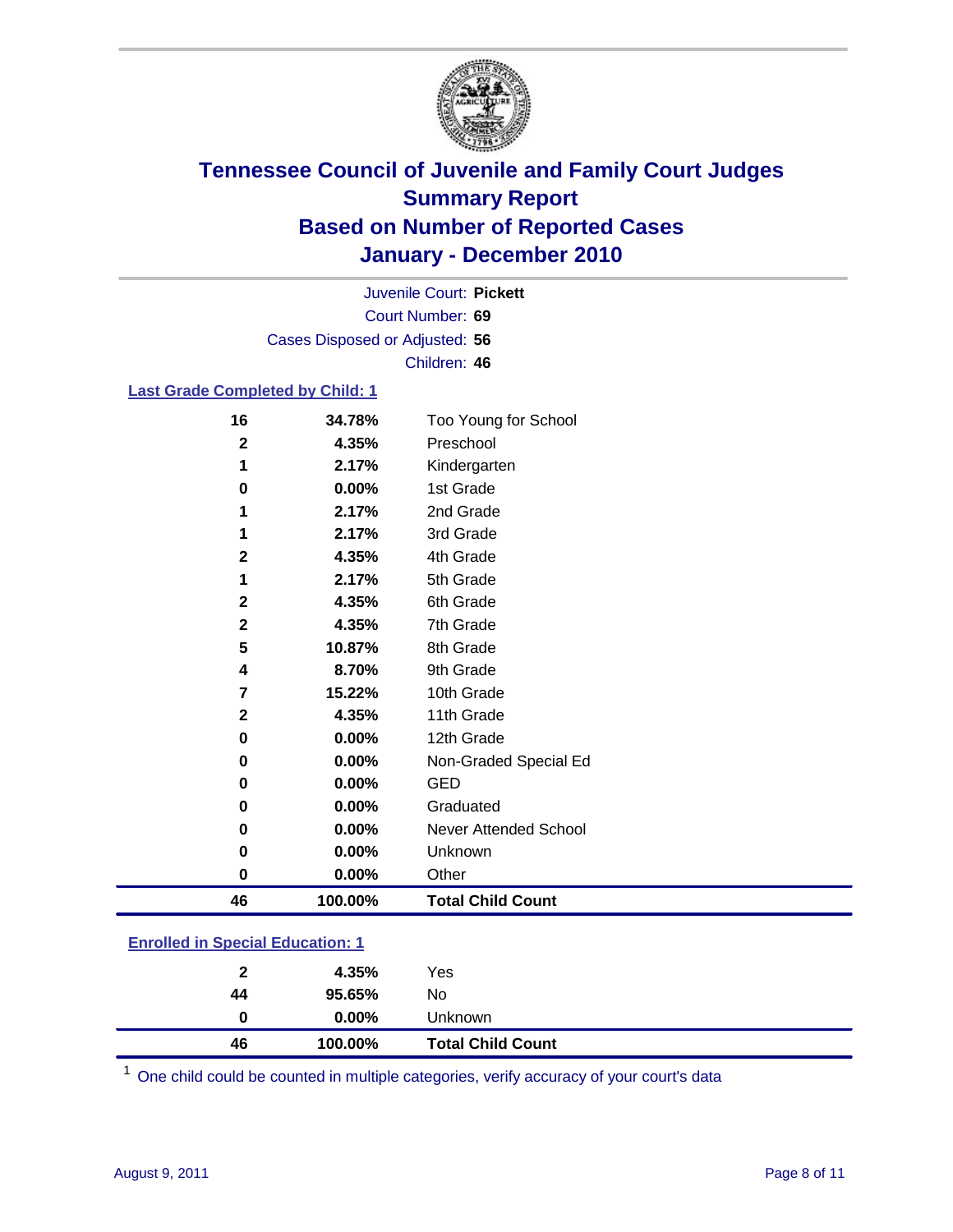

|    |                                | Juvenile Court: Pickett   |  |  |  |
|----|--------------------------------|---------------------------|--|--|--|
|    |                                | Court Number: 69          |  |  |  |
|    | Cases Disposed or Adjusted: 56 |                           |  |  |  |
|    |                                | Children: 46              |  |  |  |
|    | <b>Action Executed By: 1</b>   |                           |  |  |  |
| 61 | 100.00%                        | Judge                     |  |  |  |
| 0  | $0.00\%$                       | Magistrate                |  |  |  |
| 0  | $0.00\%$                       | <b>YSO</b>                |  |  |  |
| 0  | $0.00\%$                       | Other                     |  |  |  |
| 0  | 0.00%                          | Unknown                   |  |  |  |
| 61 | 100.00%                        | <b>Total Action Count</b> |  |  |  |

### **Formal / Informal Actions: 1**

| 8            | 13.11%   | Dismissed                                        |
|--------------|----------|--------------------------------------------------|
| 1            | 1.64%    | Retired / Nolle Prosequi                         |
| 6            | 9.84%    | <b>Complaint Substantiated Delinquent</b>        |
| 12           | 19.67%   | <b>Complaint Substantiated Status Offender</b>   |
| $\mathbf{2}$ | 3.28%    | <b>Complaint Substantiated Dependent/Neglect</b> |
| 0            | $0.00\%$ | <b>Complaint Substantiated Abused</b>            |
| 0            | $0.00\%$ | <b>Complaint Substantiated Mentally III</b>      |
| $\mathbf{2}$ | 3.28%    | Informal Adjustment                              |
| 3            | 4.92%    | <b>Pretrial Diversion</b>                        |
| 0            | $0.00\%$ | <b>Transfer to Adult Court Hearing</b>           |
| $\bf{0}$     | $0.00\%$ | Charges Cleared by Transfer to Adult Court       |
| 23           | 37.70%   | Special Proceeding                               |
| 4            | 6.56%    | <b>Review Concluded</b>                          |
| 0            | $0.00\%$ | Case Held Open                                   |
| 0            | $0.00\%$ | Other                                            |
| 0            | 0.00%    | <b>Unknown</b>                                   |
| 61           | 100.00%  | <b>Total Action Count</b>                        |

<sup>1</sup> If different than number of Referral Reasons (61), verify accuracy of your court's data.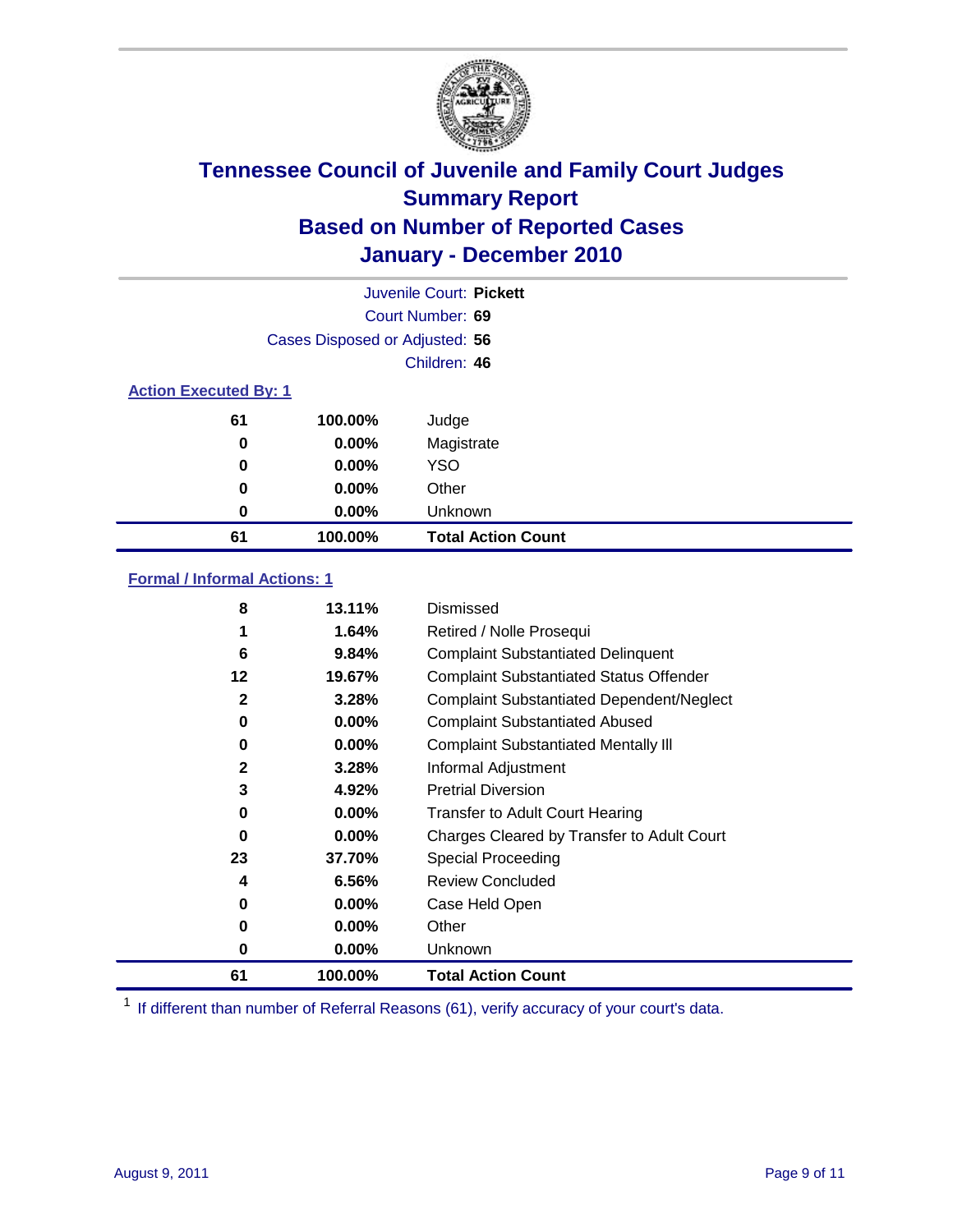

|                       |                                | Juvenile Court: Pickett                               |
|-----------------------|--------------------------------|-------------------------------------------------------|
|                       |                                | Court Number: 69                                      |
|                       | Cases Disposed or Adjusted: 56 |                                                       |
|                       |                                | Children: 46                                          |
| <b>Case Outcomes:</b> |                                | There can be multiple outcomes for one child or case. |
| 10                    | 14.71%                         | <b>Case Dismissed</b>                                 |
| 0                     | 0.00%                          | Case Retired or Nolle Prosequi                        |
| 7                     | 10.29%                         | Warned / Counseled                                    |
| 3                     | 4.41%                          | Held Open For Review                                  |
| 0                     | 0.00%                          | Supervision / Probation to Juvenile Court             |
| 0                     | 0.00%                          | <b>Probation to Parents</b>                           |
| 0                     | 0.00%                          | Referral to Another Entity for Supervision / Service  |
| 0                     | 0.00%                          | Referred for Mental Health Counseling                 |
| 1                     | 1.47%                          | Referred for Alcohol and Drug Counseling              |
| 0                     | 0.00%                          | Referred to Alternative School                        |
| 0                     | 0.00%                          | Referred to Private Child Agency                      |
| 0                     | 0.00%                          | Referred to Defensive Driving School                  |
| 0                     | 0.00%                          | Referred to Alcohol Safety School                     |
| 0                     | 0.00%                          | Referred to Juvenile Court Education-Based Program    |
| 0                     | 0.00%                          | Driver's License Held Informally                      |
| 0                     | 0.00%                          | <b>Voluntary Placement with DMHMR</b>                 |
| 0                     | 0.00%                          | <b>Private Mental Health Placement</b>                |
| 0                     | 0.00%                          | <b>Private MR Placement</b>                           |
| 0                     | 0.00%                          | Placement with City/County Agency/Facility            |
| 0                     | 0.00%                          | Placement with Relative / Other Individual            |
| 0                     | 0.00%                          | Fine                                                  |
| 3                     | 4.41%                          | <b>Public Service</b>                                 |
| 0                     | 0.00%                          | Restitution                                           |
| 0                     | 0.00%                          | <b>Runaway Returned</b>                               |
| 0                     | 0.00%                          | No Contact Order                                      |
| 0                     | 0.00%                          | Injunction Other than No Contact Order                |
| 0                     | 0.00%                          | <b>House Arrest</b>                                   |
| 0                     | 0.00%                          | <b>Court Defined Curfew</b>                           |
| 0                     | 0.00%                          | Dismissed from Informal Adjustment                    |
| 0                     | 0.00%                          | <b>Dismissed from Pretrial Diversion</b>              |
| 2                     | 2.94%                          | Released from Probation                               |
| 0                     | 0.00%                          | <b>Transferred to Adult Court</b>                     |
| 0                     | 0.00%                          | <b>DMHMR Involuntary Commitment</b>                   |